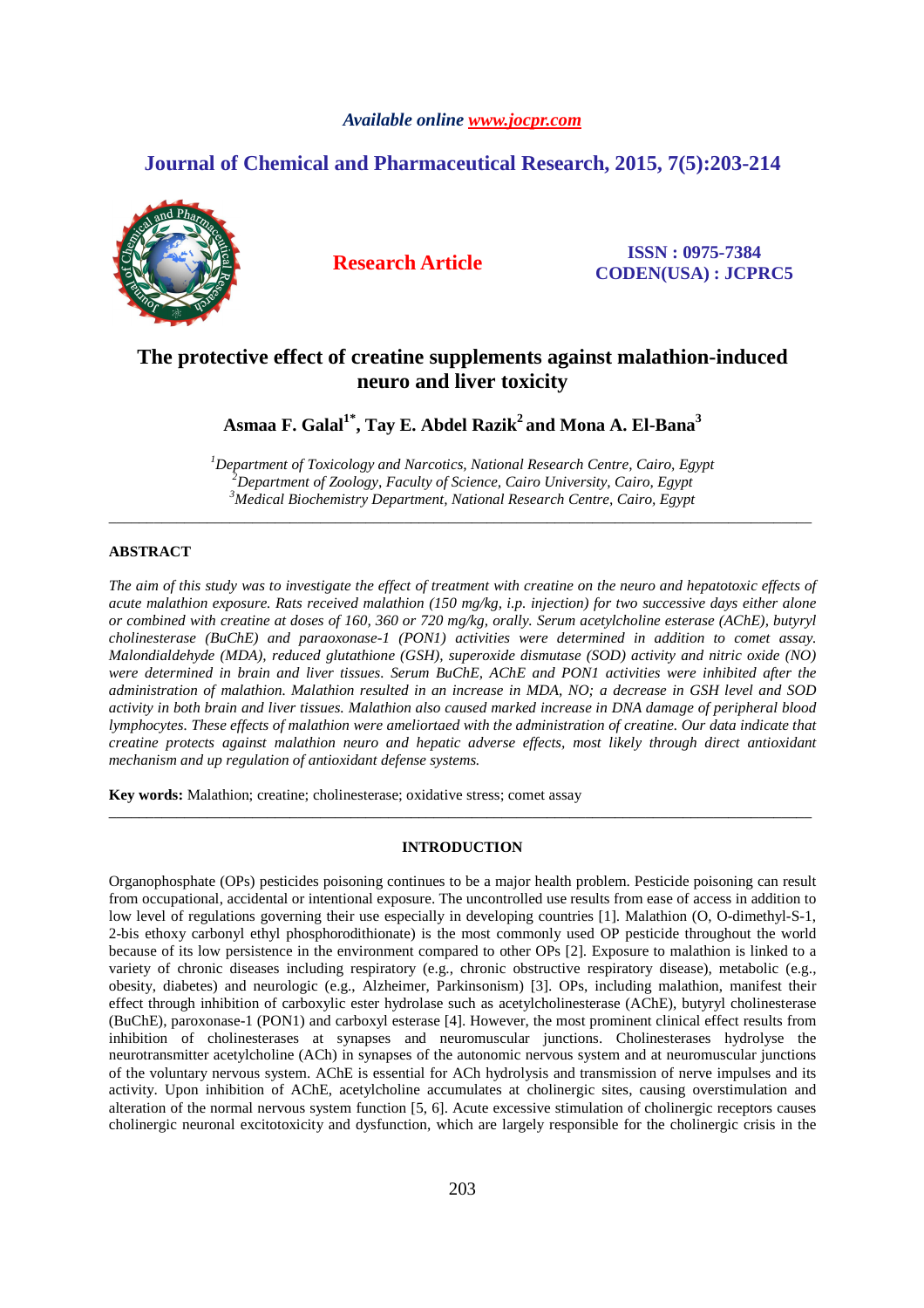acute phase of the OP exposure (within minutes) and could subsequently cause secondary neuronal damage and chronic neuropsychiatric disorders [7, 8]. BuChE, also known as pseudo cholinesterase, rapidly hydrolyses the naturally occurring choline esters, ACh, propionylcholine and butyryl choline. Animal studies suggest that BuChE serves as a backup for ACh in nerve impulse transmission [9].

*\_\_\_\_\_\_\_\_\_\_\_\_\_\_\_\_\_\_\_\_\_\_\_\_\_\_\_\_\_\_\_\_\_\_\_\_\_\_\_\_\_\_\_\_\_\_\_\_\_\_\_\_\_\_\_\_\_\_\_\_\_\_\_\_\_\_\_\_\_\_\_\_\_\_\_\_\_\_*

PON1 is the main means of protecting the nervous system against the neurotoxicity of OPs [10]. Upon exposure to OPs, PON1 protects AChE by enzymatically degrading the pesticide and thus preventing inhibition of AChE [11]. PON has obtained its name by the ability of the enzyme to hydrolyze paraoxon (the oxidized in vivo derivative of parathion) to the metabolite p-nitro phenol [12]. Studies in knockout mice have demonstrated that PON1 is a key determinant in the detoxification of OP pesticides, such as chloripyrifos. Rats that were injected with PON1 showed increased resistance to chloripyrifos-oxon acute cholinergic toxicity than controls [13].

Creatine (Cr) is an endogenous molecule found in all cells in the body and is synthesized in the kidney, liver, and pancreas using the amino acids arginine, glycine and methionine before entering the bloodstream [14, 15]. This reaction is catalyzed by the rate-limiting enzyme, guanidinoacetate-methyltransferase (GAMT). Patients with GAMT deficiency exhibit clear development delays, extrapyramidal movement disorders and seizures [16]. Administration of creatine supplements to GAMT-deficient patients improved the neurological impairments [17].

Creatine exists in the cell in both free Cr and phosphocreatine (PCr) which together comprise the total Cr pool. The Cr/ PCr system is assumed to play a critical function in neuronal ATP metabolism. Several studies reported that this circuit plays a key role in the energy metabolism of the brain and spinal cord [17, 18, 19]. Consequently, Cr depletion in brain is associated with disruption of neuronal functions, e.g., loss of hippocampal mossy fiber connection and changes in mitochondrial structure [20].

Creatine has important implications in antioxidant mechanisms, controlling intracellular calcium concentrations, regulating extracellular glutamate concentrations, and preventing the opening of the mitochondrial permeability transition pore [20]. The combination of these benefits has made creatine a leading candidate in the fight against neurological disorders that have marked impairment in energy metabolism, such as Parkinson's disease, Huntington's disease, amyotrophic lateral sclerosis, long-term memory impairments associated with the progression of Alzheimer's disease, and stroke [15, 17, 19, 20, 22]. Therefore, it was tempting to study whether creatine will combat possible adverse effect of malathion on brain and liver tissues.

# **EXPERIMENTAL SECTION**

## **Animals**

Male albino rats weighing 120–140 g of body weight were used. Standard laboratory food and water were provided *ad libitum*. Animal procedures were performed in accordance with the Ethics Committee of the National Research Centre and followed the recommendations of the National Institutes of Health Guide for Care and Use of Laboratory Animals (Publication No. 85-23, revised 1985).

#### **Drugs and chemicals**

Malathion (Commercial grade, Nasr Chemical Co., A.R.E), and creatine (Biopharma, A.R.E) were used. Other chemicals and reagents were obtained from Sigma, USA.

#### **Study design**

Rats were randomly allocated into five groups, six rats each. Group 1 (normal control) received saline (0.2 ml/rat, i.p.). Group 2-5 received malathion (150 mg/kg, i.p.). Following malathion injection, groups 3-5 received creatine at doses of 160, 360 or 720 mg/kg, orally. On the second day, rats received another dose of the above treatments and were euthanized by decapitation 2h after drug administration. Brain and liver tissues were then removed, washed with ice-cold saline solution (0.9 % NaCl), weighed and stored at-80°C for the biochemical analyses. The brain and liver tissues was homogenized with 0.1M phosphate buffer saline at pH 7.4 to give final concentration of 20% w/v for the biochemical assays.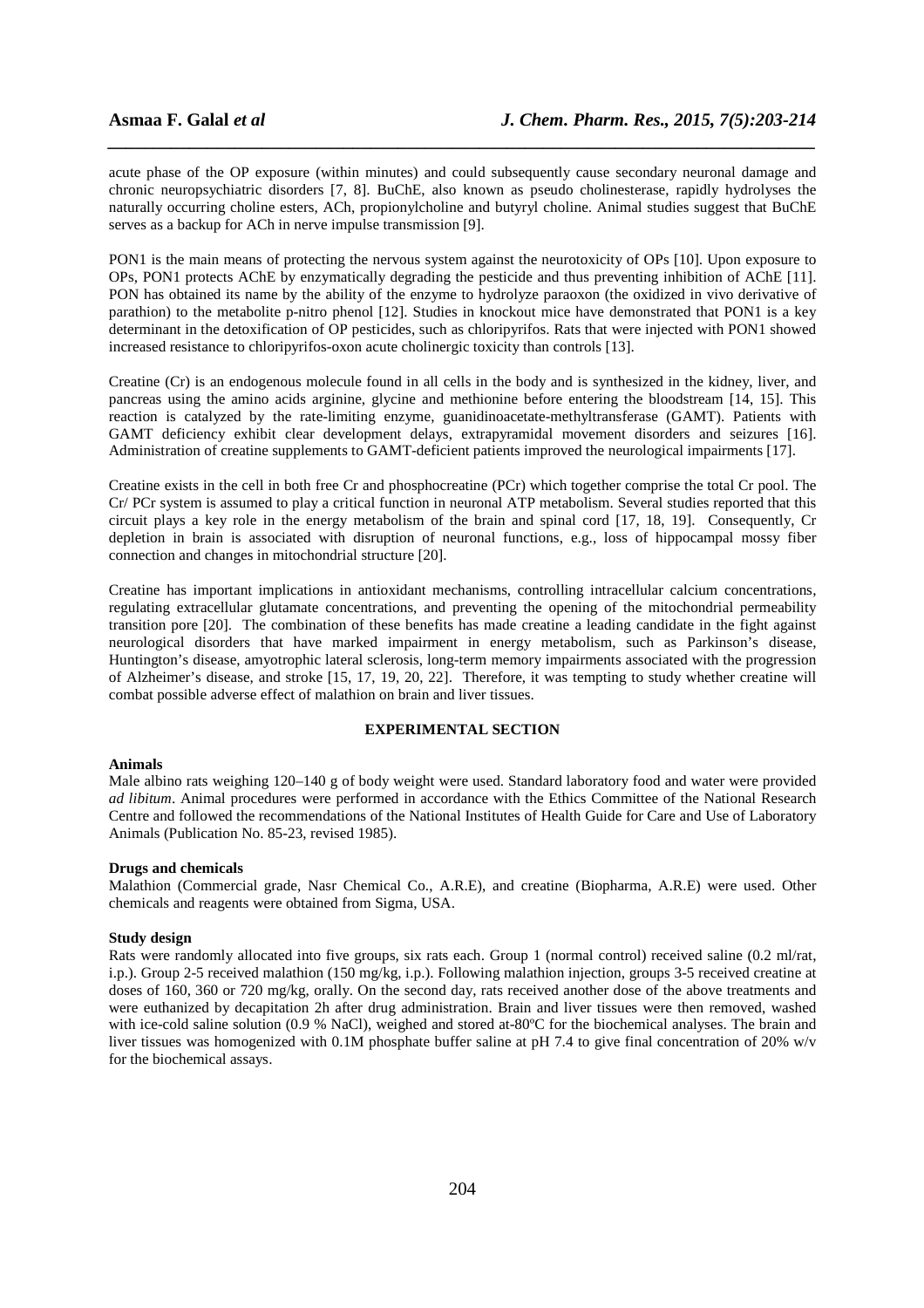#### **Biochemical analyses**

### **Serum acetylcholinesterase activity:**

The procedure used for the determination of cholinesterase activity in the serum was a modification of the method of Ellman et al. [23] as described by Gorun et al. [24]. The principle of the method is the measurement of thiocholine produced when acetylcholine is hydrolyzed, the colour was read immediately at 412 nm.

*\_\_\_\_\_\_\_\_\_\_\_\_\_\_\_\_\_\_\_\_\_\_\_\_\_\_\_\_\_\_\_\_\_\_\_\_\_\_\_\_\_\_\_\_\_\_\_\_\_\_\_\_\_\_\_\_\_\_\_\_\_\_\_\_\_\_\_\_\_\_\_\_\_\_\_\_\_\_*

#### **Serum butyrylcholinesterase activity**

Butyrylcholinesterase activity was measured kinetically in serum using commercially available kit (Ben Biochemical Enterprise, Milan, Italy). In this assay, cholinesterase catalyzes the hydrolysis of butyrylthiocholine, forming butyrate and thiocholine. The thiocholine reacts with dithiobis-nitrobenzoic acid (DTNB) forming a colored compound. The increase in absorbance in the unit time at 405 nm is proportional at the activity of the cholinesterase in the sample.

#### **Serum paraoxonase activity**

Arylesterase activity of paraoxonase was measured kinetically in serum using phenylacetate as a substrate [25].

#### **Lipid peroxidation**

Lipid peroxidation in the brain and liver homogenates was assayed by measuring the level of malondialdehyde (MDA) using the method of Uchiyama and Mihara [26] where the thiobarbituric acid reactive substances react with thiobarbituric acid to produce a pink colored complex having a peak absorbance at 532 nm.

## **Reduced glutathione**

Reduced glutathione (GSH) was determined in brain and liver homogenates using the method of Ellman et al [27]. The procedure is based on the reduction of Ellman's reagent by –SH groups of GSH to form 2-nitro-smercaptobenzoic acid, to produce intense yellow colour and measured at 412 nm.

#### **SOD activity**

The ability of SOD to inhibit the phenazine methosulphate-mediated reduction of nitroblue tetrazolium dye, measured at 560 nm [28]. SOD activity was expressed as % inhibition from control samples.

#### **Nitric oxide**

Nitric oxide was determined using Griess reagent, according to the method of Moshage et al. [29], where nitrite, stable end product of nitric oxide radical.

### **Liver function tests**

Serum ALT, AST activities were determined by colorimetric methods according to provided procedures.

#### **Comet assay**

Peripheral blood lymphocytes were isolated by centrifugation (15min, 280 g) in a density gradient of Gradisol L (Aqua Medica, Lodz, Poland). The concentration of the cells was adjusted to  $(1-3)$  x  $10^5$  cells/ ml by adding RPMI 1640 without glutamine to the single cell suspension. A freshly prepared suspension of cells in 0.75% low melting point agarose dissolved in phosphate buffer saline (PBS; sigma chemicals) was cast onto microscope slides precoated with 0.5% normal melting agarose. The cells were then lysed for 1h at 4°C in a buffer consisting of 2.5M NaCl, 100 mM EDTA, 1% Triton X-100, 10mM Tris, pH 10. After the lysis, DNA was allowed to unwind for 40 min in electrophoretic solution consisting of 300mM NaOH, 1mM EDTA, pH>13. Electrophoresis was conducted at 4°C for 30 min at electric field strength 0.73 V/cm (30mA). The slides were then neutralized with 0.4M Tris, pH 7.5, stained with 2ug/ml ethidium bromide and covered with cover slips. The slides were examined at 200 x magnification fluorescence microscope (Nikon Tokyo, Japan) to a COHU 4910 video camera (Cohu, Inc., San Diego, CA, USA) equipped with a UV filter block consist an excitation filter (359nm) and barrier filter (461nm) and connected to a personal computer –based image analysis system, Lucia-Comet v.4.51. Fifty images were randomly selected from each sample and the comet tail DNA was measured [30]. Endogenous DNA damage measured as the mean comet tail DNA of peripheral blood lymphocytes of five mice groups (10 mice each). The number of cells scored for each animal was 100.

#### **Statistical analysis**

Data are expressed as mean ± SEM. Statistical significance was determined using an ANOVA, followed by Tukey-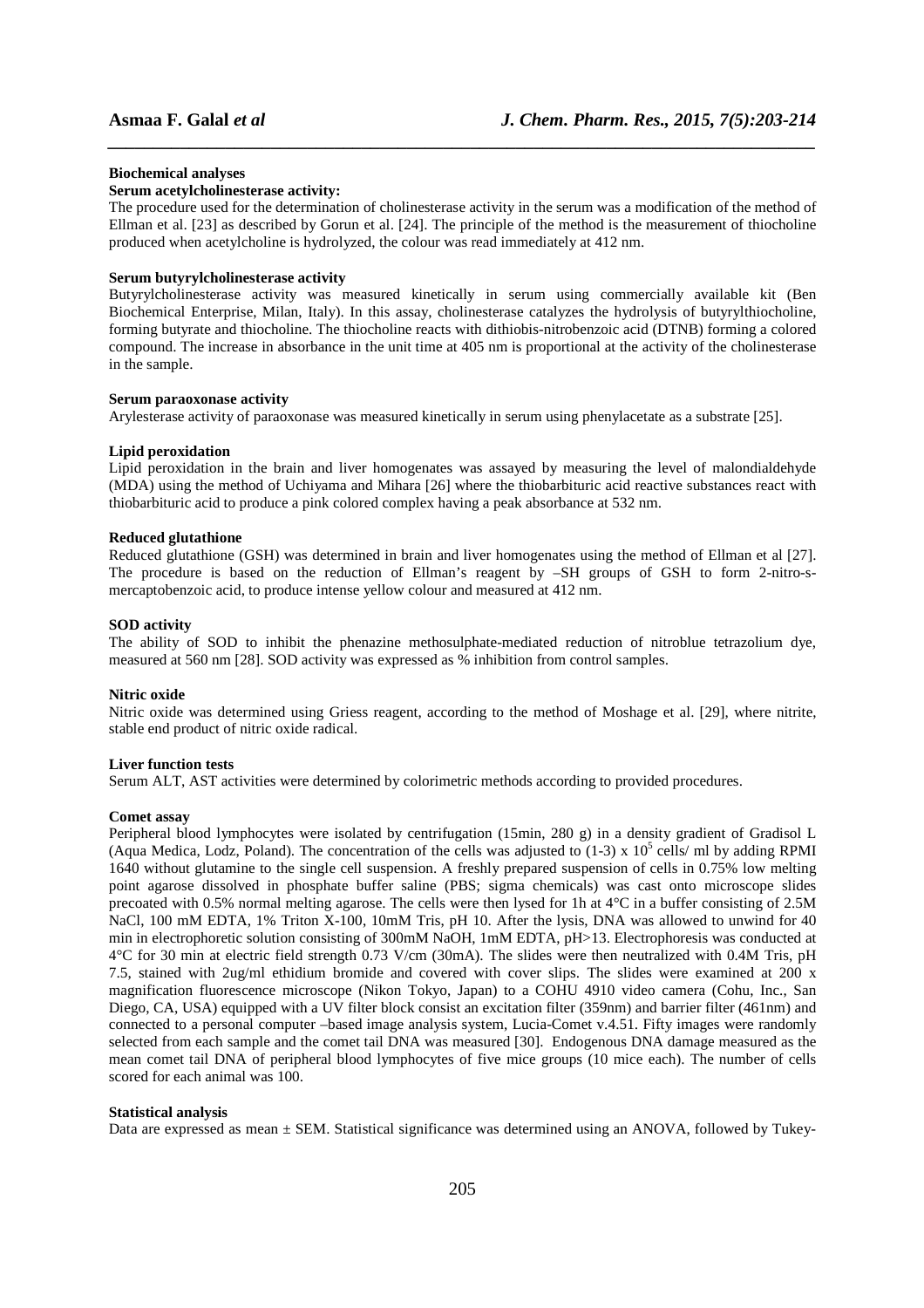HSD test using SPSS software (SAS Institute Inc., Cary, NC). A probability value of less than 0.05 was considered statistically significant.

*\_\_\_\_\_\_\_\_\_\_\_\_\_\_\_\_\_\_\_\_\_\_\_\_\_\_\_\_\_\_\_\_\_\_\_\_\_\_\_\_\_\_\_\_\_\_\_\_\_\_\_\_\_\_\_\_\_\_\_\_\_\_\_\_\_\_\_\_\_\_\_\_\_\_\_\_\_\_*

#### **RESULTS AND DISCUSSION**

In the present study, administration of malathion inhibited serum AChE and BuChE activities by 42% and 34.6 %, respectively. Serum AChE and BuChE activities were restored after treatment with creatine (720 mg/Kg), (Figure 1 a, b).

Malathion and other OPs are known to manifest their acute biological actions primarily through inhibiting the various forms of cholinesterases [31]. Due to the highly reactive nature of OPs, it is not surprising that they might alter the function of important enzymes and proteins. Toxicity to target organs is then mediated through elevation of synaptic levels of ACh in tissues innervated by cholinergic neurons and subsequent overstimulation of postsynaptic cells [32]. Since activity of both enzymes is usually inhibited upon their measurement is widely used as an indication of exposure and/or biological effect of OPs [33]. The protective role of creatine can be attributed to possible antioxidant mechanism of creatine that helped to replenish active enzymes.

Injection of malathion resulted in significant decrease in serum PON1 activity by 39%. Co-treatment with creatine resulted in marked increase in PON1 activity up to control values (Figure 1-c).

The decrease in serum PON-1 activity in the current study can be explained by inactivation of the enzyme by the pesticide or possible over consumption of the enzyme in conjugation reactions. PON1 is involved in the hydrolysis of OPs and many xenobiotics [10, 33]. Also, PON1 is known to protect cells from a buildup of ACh by its peroxidase activity [25, 34].

The PON-1 detoxification capacity is considered by several studies as an important link between environmental exposure to pesticides and diseases [10]. Recent study demonstrated significant associations between paroxonase genotype status and pathology in populations exposed to pesticides [35]. The protective role of PON-1 against pesticide mediated toxicity is mainly dependent on the presence of Q and R isoforms in the population. In vivo studies have shown that high levels of PON-1 activity in serum, due to the presence of the R isoform, are consistent with resistance to toxic pesticide metabolites, such as chlorpyrifos oxon [36].

PON-1 is known to play a pivotal role in many neurological disorders. For example, PON-1 activity was found to be lower in autistic patients [37]. PON-1 polymorphism was considered as a reliable marker to distinguish patients with Alzheimer's from patients with vascular dementia [38].

In the present study, malathion produced a relatively large increase in brain MDA content. MDA had increased by 224.5 % in brain, and by 81% in liver. A decrease in the GSH concentration by 50.6% and 14.4% was found in brain and liver after injection of malathion, whereas marked increase in NO levels by 310%, and 62% was observed in brain and liver tissues. Meanwhile, malathion injection produced a decrease in SOD activity by 47% and 60% in both brain and liver, respectively. Creatine co-administered with malathion reduced the brain concentration of MDA, and markedly increased GSH levels and SOD activity up to control values. NO levels showed significant decrease after creatine treatment (Figure 2 a-d, Figure 3 a-d).

Inhibition of AChE is known to result in excessive stimulation of nervous tissue and muscle, which in turn causes depletion of high energy phosphates, ATP and PCr [39]. This results in reducing energy, activation of phospholipases and preoteases / caspases that increase generation of reactive oxygen species (ROS). Moreover, nitric oxide synthase is activated with the subsequent generation of nitric oxide (NO). NO can cause neurotoxicty by reacting with the superoxide  $O^2$  leading to the formation of OONO. Also, NO impairs mitochondrial/cellular respiration causing ATP depletion [31].

Oxidative stress and the subsequent damage to lipids, proteins and nucleic acids in acute response to malathion is well established in literature [40-47]. This can be manifested by changes in the activity of antioxidant enzymes and/or altered levels of non enzymatic antioxidants, such as GSH and SOD. Thereby, this decrease would render the brain cells more vulnerable to oxidative and excitotoxic insults, and initiating neuronal cell death. Due to high concentration of substrate polyunsaturated fatty acids in cells, lipid peroxidation is a major event of free radical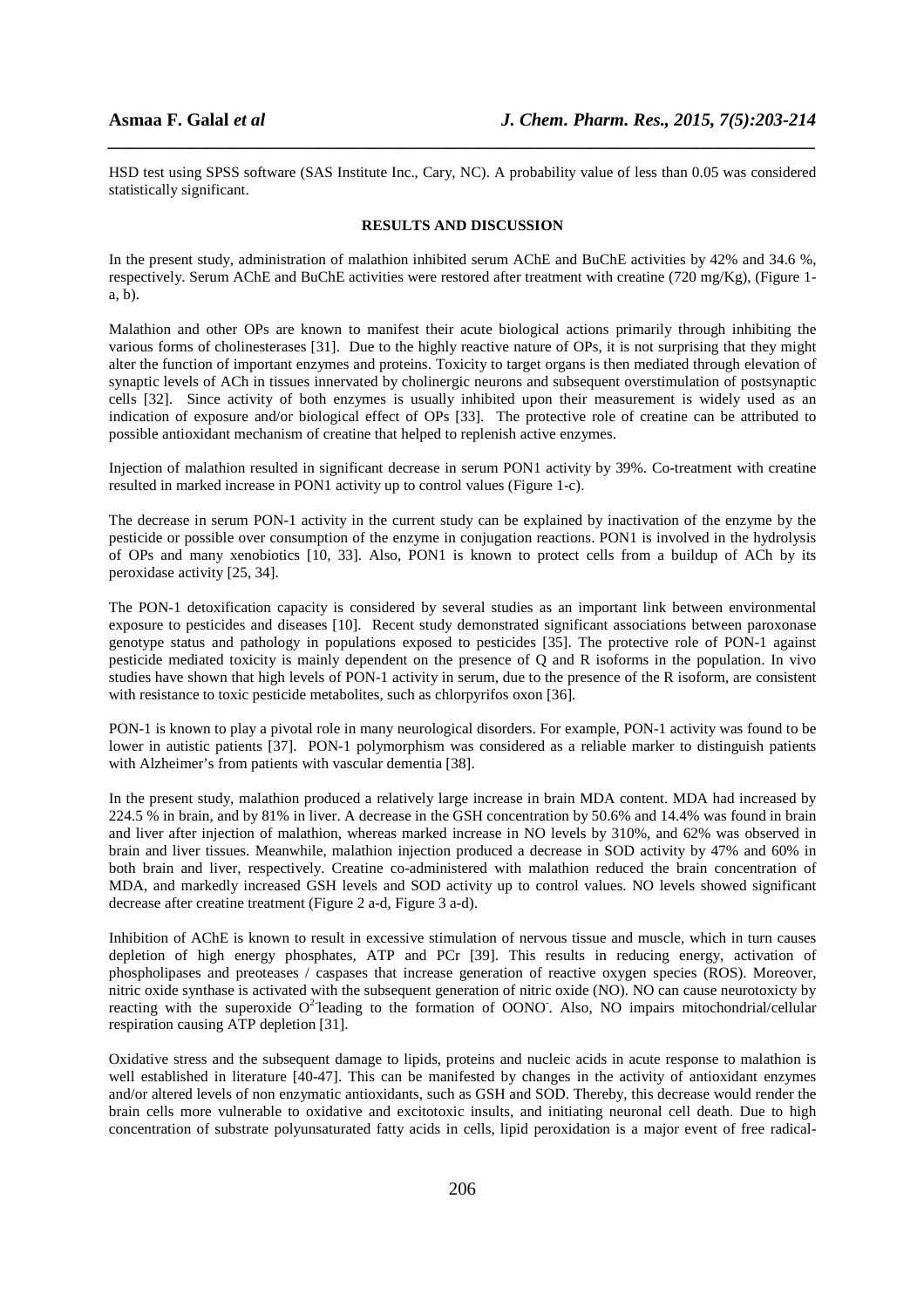mediated injury. Two major outcomes of lipid peroxidation are structural damage to cellular membranes and generation of oxidized products, some of which are chemically reactive and may covalently modify cellular macromolecules [48].

*\_\_\_\_\_\_\_\_\_\_\_\_\_\_\_\_\_\_\_\_\_\_\_\_\_\_\_\_\_\_\_\_\_\_\_\_\_\_\_\_\_\_\_\_\_\_\_\_\_\_\_\_\_\_\_\_\_\_\_\_\_\_\_\_\_\_\_\_\_\_\_\_\_\_\_\_\_\_*

During the biotransformation reactions of malathion into malaoxon high concentrations of ROS are generated. Furthermore, malathion is detoxified via conjugation reactions with glutathione. It was reported that malathion exposure decreased the levels of GSH, increased the levels of GSSG and finally decreased the ratio of GSH/GSSG [49]. The lack of GSH availability could result from GSH-dependent metabolism and malathion detoxification rate. GSH is an essential antioxidant, which acts as a direct scavenger of oxy radicals as well as antioxidant enzyme substrate. The consequence of the oxidative stress in cells may be the decrease of GSH and increase of its oxidized form (GSSG) [50].

Brain tissue is particularly susceptible to oxidative damage, as it is rich in polyunsaturated fatty acids which can easily undergo peroxidation. In addition, the brain utilizes a relatively large amount of oxygen at rather low activities of antioxidant enzymes [51].

The degree of oxidative damage after malathion exposure is much higher in brain rather than in liver. This can be attributed to the fact that liver is endowed with high antioxidant capacity.

Since the creatine-treated groups presented a reduction in lipoperoxidation and higher GSH and SOD activity, it is possible that creatine may up regulate the antioxidant defense systems.

The antioxidant effects of creatine may derive from different mechanisms of actions such as the indirect mechanism involved in cell membrane stabilization and improved cellular energy capacity [52] and from its direct antioxidant properties [53]. The direct antioxidant mechanism of creatine was proved using in vitro techniques, where Lawler and colleagues [54] found a dose-response relationship between creatine concentration and the ability to remove superoxide anions  $(O^{2n})$  and peroxynitrite (OONO).

The PCr and CK energy pathway represents an extremely efficient energy buffering system for two reasons. First PCr has a slightly higher diffusion capacity than ATP making PCr transport a more efficient energy delivery system to different cellular locations. Second, the subcellular localizations of cytosolic and mitochondrial CK couples areas of energy generation with energy production. Thus, the CK/PCr essentially serves as a vital energy circuit within the cell [53].

The importance of the PCr system for brain function has been shown using genetically altered mice that lack the brain isoform of cytosolic CK which show that deficits in open field behavior, slower learning, and a loss of hippocampal mossy fiber connections [21].

The protective role of creatine in neurological disorders was demonstrated in several studies. Oral supplementation with Cr resulted in significant protection against MPTP-induced dopamine depletion in mice [55]. Cr supplements are also proved to be protective against glutamine and β-amyloid toxicity in rat hippocampal neurons [56].

In the present study, acute administration of malathion resulted in marked increase in serum liver function enzymes. Co treatment with creatine significantly lowered serum levels of ALT, AST and ALP (Figure 4 a-c). The increase in liver oxidative status was accompanied by increase in serum enzymes related to liver function. The profound increase in transaminases activities resulted from the impairment of cell permeability and necrosis of hepatocytes with the subsequent liberation of enzymes into the circulation from damaged tissues.

Malathion exposure has been associated with hepatotoxicity [57]. Moreover, recent investigations have shown that malathion is a hepatotoxin [58-66]. It has been shown that OP insecticides can elevate the enzymatic activities of ALP, ALT, and AST, and LDH. The observed increase in transaminases resulted from the impairment and necrosis of the function of tissues with the subsequent liberation of enzyme into the circulation from damaged tissues. When the liver cell membrane is damaged, several enzymes located in the hepatocyte cytosol, including ALP, ALT, AST, and LDH, are secreted into the blood. Consequently, these serum enzymes are markers of liver damage. In the present study, creatine ameliorated the rise in ALT, AST and ALP. This is in line with recent report by Bassit et al. [67] who demonstrated that creatine in a dose of 5 g/day/5 days prevented the rise in ALT and AST.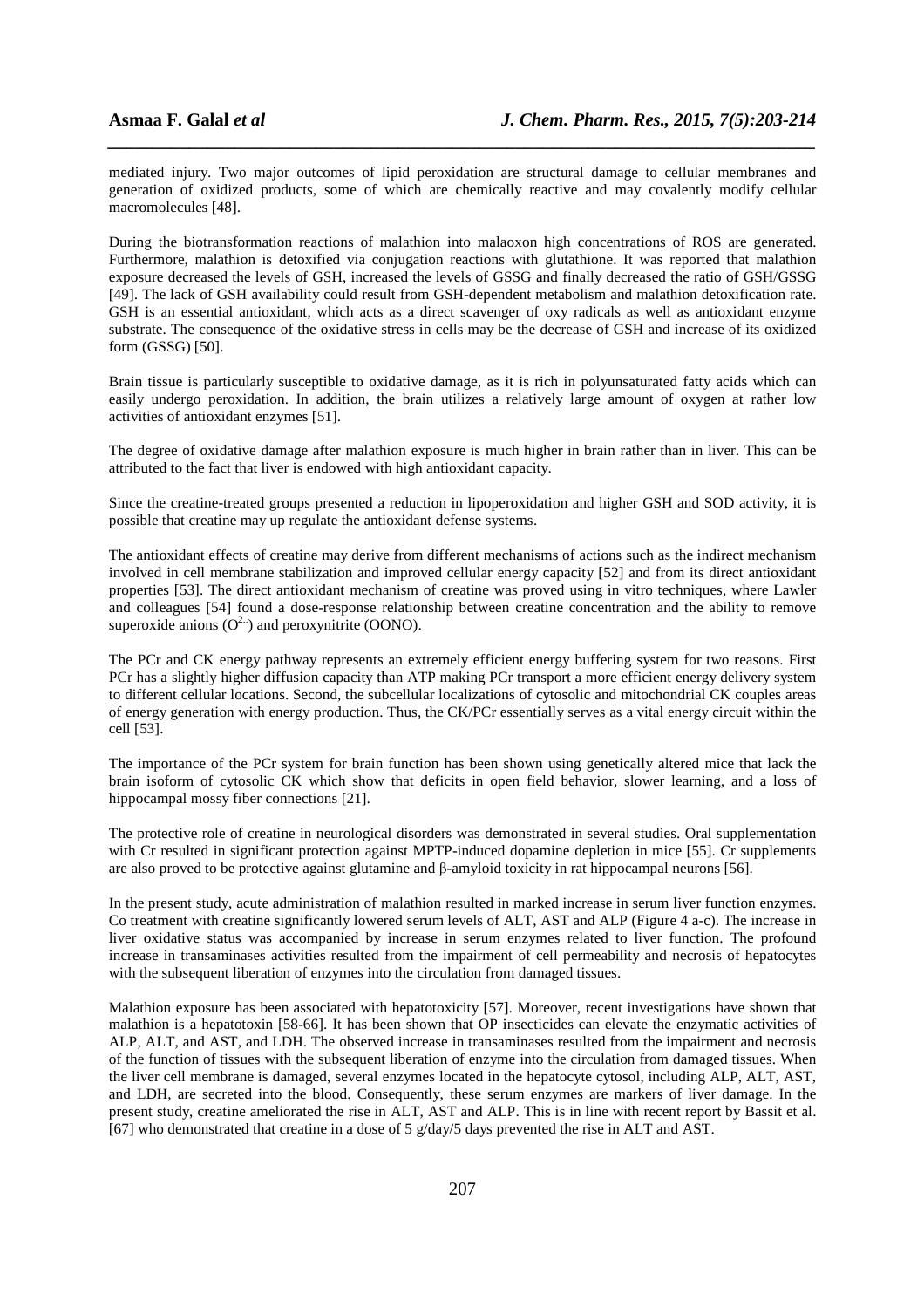The level of DNA damage of peripheral blood lymphocytes was assayed by alkaline single cell gel electrophoresis (Comet assay), a sensitive technique for detecting DNA stand breaks in single mammalian cells. The technique is widely used for monitoring of genotoxicty testing and to evaluate DNA damage / repair.

*\_\_\_\_\_\_\_\_\_\_\_\_\_\_\_\_\_\_\_\_\_\_\_\_\_\_\_\_\_\_\_\_\_\_\_\_\_\_\_\_\_\_\_\_\_\_\_\_\_\_\_\_\_\_\_\_\_\_\_\_\_\_\_\_\_\_\_\_\_\_\_\_\_\_\_\_\_\_*

In the current study, malathion injection induced DNA fragmentation in a large number of peripheral blood lymphocytes as indicated by the many comets that were produced. The comet percentage of peripheral blood lymphocytes was increased after malathion injection compared with the saline control group. Creatine administered at 160, 360 or 720 mg/kg resulted in a dose-dependent decrease in the % of damaged cells by 39%, 51 and 76%. (Figures 5, 6).

Moore and his collaborators [68] showed that malathion injected for 5 days at different doses increased mean percentages of DNA damage. Also, Muniz et al. [69] reported an elevated level of oxidative stress and DNA damage in human lymphocytes of agricultural workers exposed to OPs pesticides. Reus el al. [70] demonstrated that malathion induced oxidative stress that led to alterations in DNA molecules of malathion-treated rats. The authors concluded that malathion can be classified as a potential mutagen/carcinogenic compound.



**Figure 1. Effect of creatine on serum BChE, AChE and PON1 in rats exposed to malathion**  *The data are presented as means ± SE. Statistical analysis was done using one way ANOVA followed Tukey-HSD test. \*p<0.05 vs. saline group. # p<0.05 vs. malathion only group*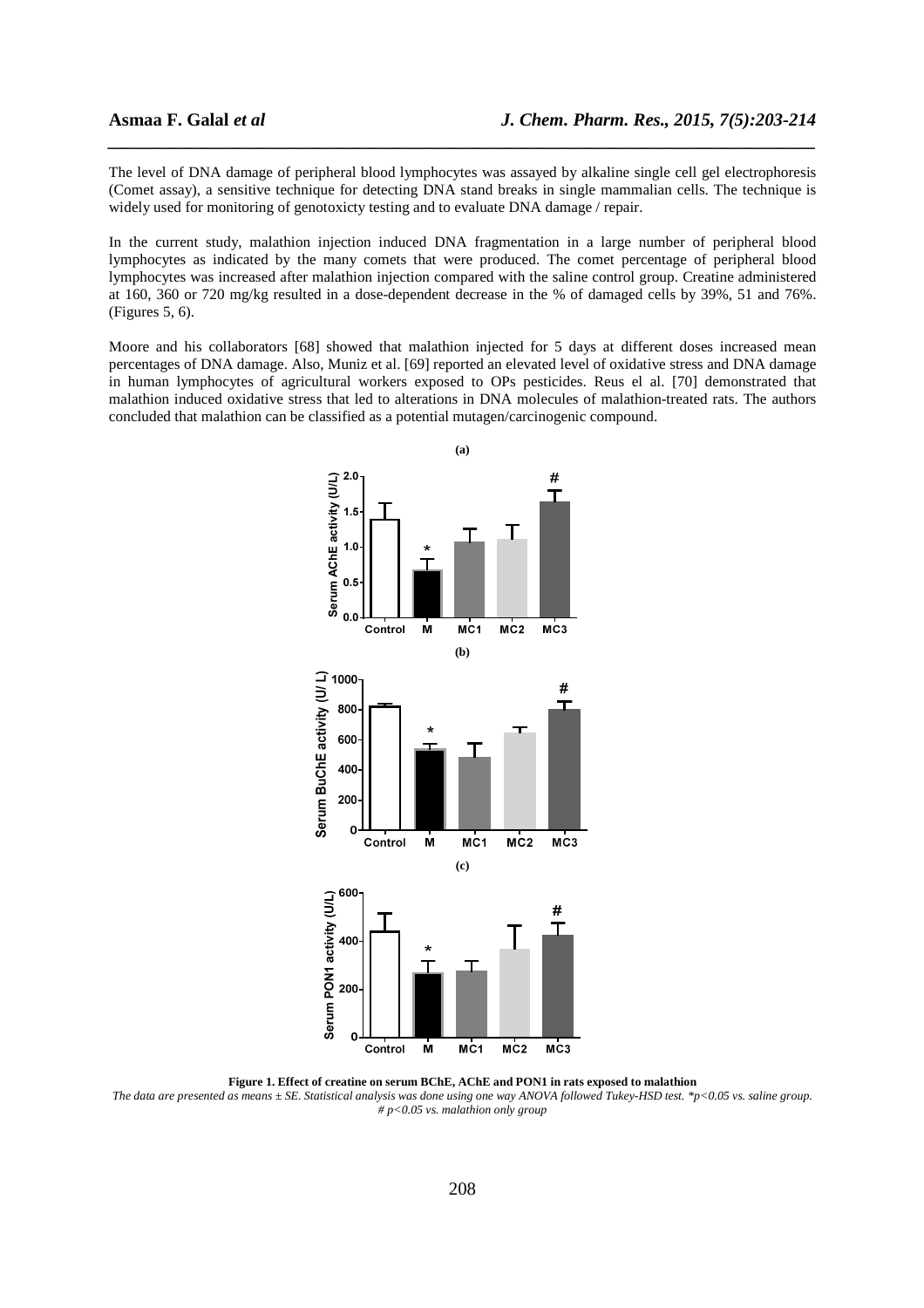

**Figure 2. Effect of creatine on brain oxidative stress in rats exposed to malathion (a) MDA, (b) GSH, (c) SOD and (d) NO**  *The data are presented as means ± SE. Statistical analysis was done using one way ANOVA followed Tukey-HSD test. \*p<0.05 vs.saline group. # p<0.05 vs. malathion only group*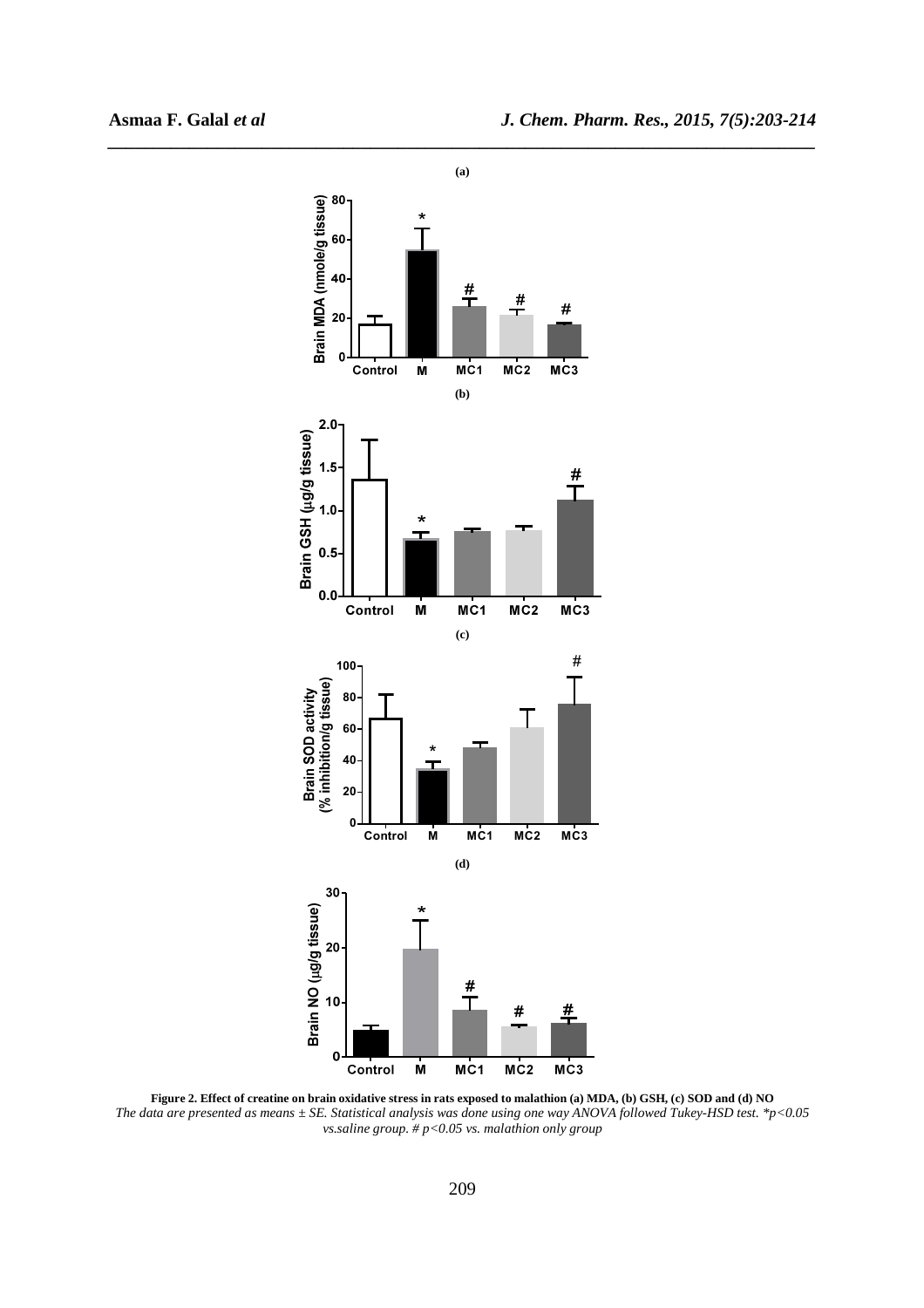

**Figure 3. Effect of creatine on liver oxidative stress in rats exposed to malathion (a) MDA, (b) GSH, (c) SOD and (d) NO**  *The data are presented as means ± SE. Statistical analysis was done using one way ANOVA followed Tukey-HSD test. \*p<0.05 vs.saline group. # p<0.05 vs. malathion only group*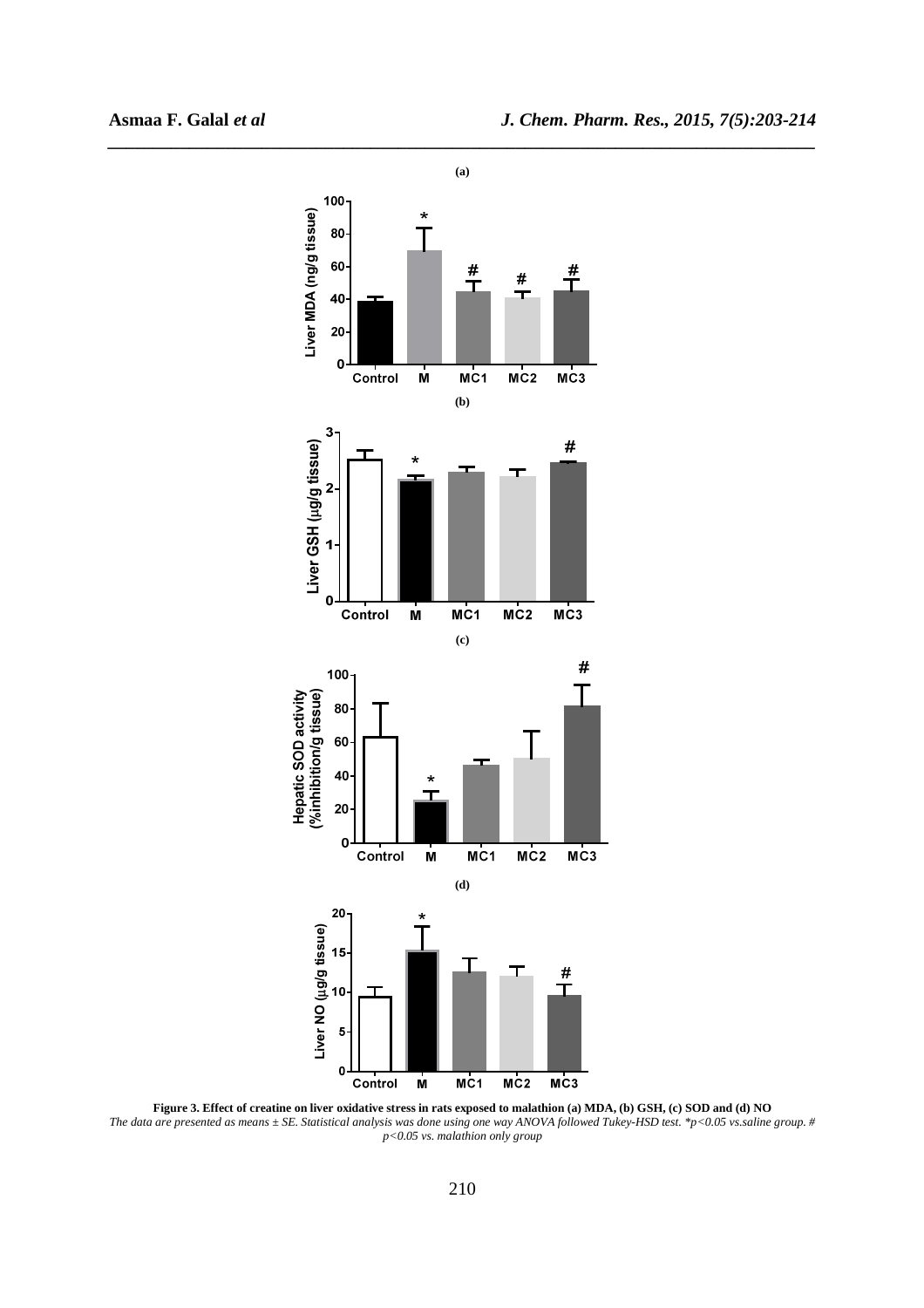

**Figure 4. Effect of creatine on serum GOT, GPT and ALK in rats exposed to malathion**  *The data are presented as means ± SE. Statistical analysis was done using one way ANOVA followed Tukey-HSD test. \*p<0.05 vs. saline group. # p<0.05 vs. malathion only group* 



**Figure 5. The comet percentage of peripheral lymphocytes in malathion-treated rats and the effect of creatine**  *The data are presented as means*  $\pm$  *SE. Statistical analysis was done using one way ANOVA followed Tukey-HSD test. \*p*<0.05 *vs.saline group.* # *p<0.05 vs. malathion only group*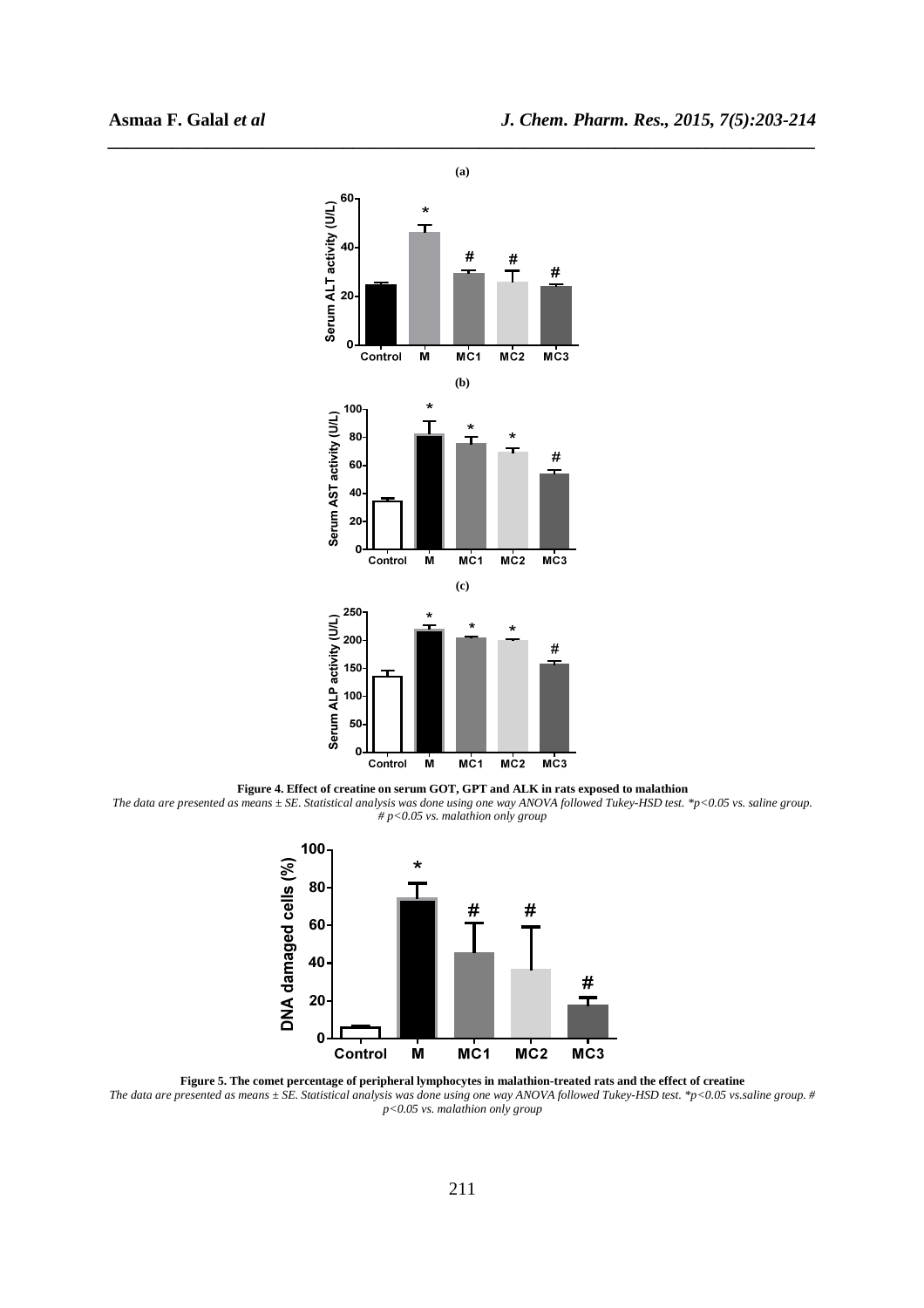# **Asmaa F. Galal** *et al**J. Chem. Pharm. Res., 2015, 7(5):203-214*

#### **(a) Control group**



*\_\_\_\_\_\_\_\_\_\_\_\_\_\_\_\_\_\_\_\_\_\_\_\_\_\_\_\_\_\_\_\_\_\_\_\_\_\_\_\_\_\_\_\_\_\_\_\_\_\_\_\_\_\_\_\_\_\_\_\_\_\_\_\_\_\_\_\_\_\_\_\_\_\_\_\_\_\_*

**(b) Malathion-treated group** 



**(c)Malathion+ creatine (160mg/kg)** 



**(d) Malathion+ creatine (320mg/kg)** 



**(e) Malathion+ creatine (720 mg/kg)** 



**Figure 6. The comet percentage of peripheral lymphocytes in malathion-treated rats and the effect of creatine**. *The data are presented as means ± SE. Statistical analysis was done using one way ANOVA followed Tukey-HSD test. \*p<0.05 vs. saline group. # p<0.05 vs. malathion only group* 

## **CONCLUSION**

In conclusion, these results indicate that acute exposure to malathion leads to inhibitory effect on major enzymes as AChE, BuChE and PON-1. These manifestations were accompanied with marked increase in brain and liver oxidative status, along with increase in release of liver enzymes. In addition, malathion increased DNA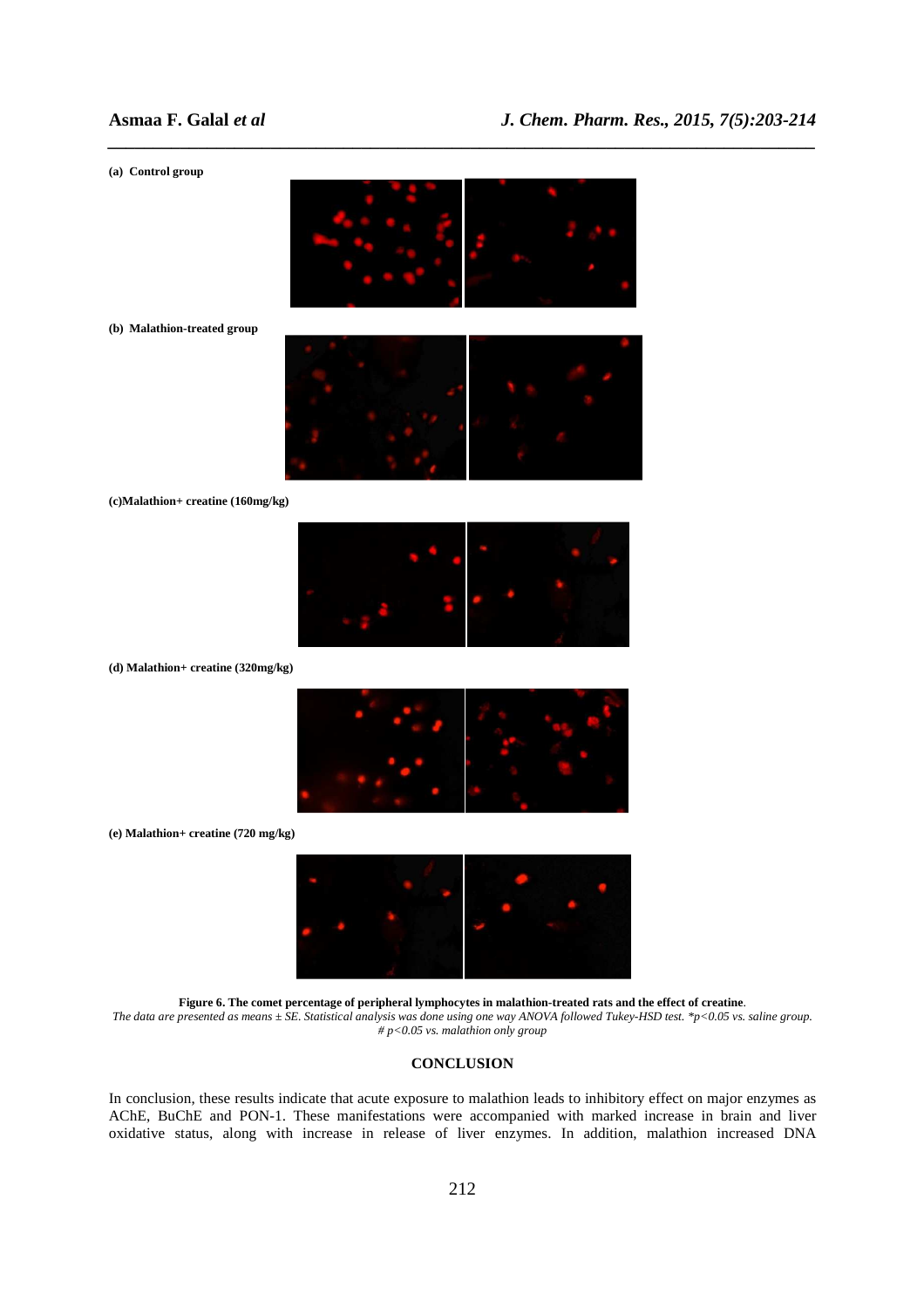fragmentation in peripheral lymphocytes. This study provides evidence for the first time that creatine supplements do protect against malathion –induced brain and liver damage.

*\_\_\_\_\_\_\_\_\_\_\_\_\_\_\_\_\_\_\_\_\_\_\_\_\_\_\_\_\_\_\_\_\_\_\_\_\_\_\_\_\_\_\_\_\_\_\_\_\_\_\_\_\_\_\_\_\_\_\_\_\_\_\_\_\_\_\_\_\_\_\_\_\_\_\_\_\_\_*

#### **Acknowledgements**

The authors thank Prof. Dr. Omar M. Abdel-Salam for providing technical advice and support throughout this work.

#### **REFERENCES**

[1] Y Chen. *Neurotoxicology,* **2012,** 33(3), 391-400.

- [2] M Pohanka. *Biomed. Pap. Med. Fac. Univ. Palacky. Olomouc. Czech Repub*., **2011**, 155(3), 219–230.
- [3] AJHargreaves. *Adv. Exp. Med. Biol.,* **2012,** 724, 189-204.
- [4] M Jokanović; M Kosanović. *Environ. Toxicol. Pharmacol.,* **2010**, 29(3), 195-201.
- [5] C Grasshoff; T Gillessen; H Thiermann; E Wagner; L Szinicz. *Toxicology,* **2003**, 184, 149-56.
- [6] G Lallement; P Carpentier; A Collet; I Pernot-Marino; D Baubichon; H Sentenac-Roumanou. *C. R. Acad. Sci. III*, **1991**, 313, 421-6.
- [7] SW Wiener; RS Hoffman. *J. Intensive Care Med*.**, 2004,** 19(1), 22-37.
- [8] JP Apland; TH Figueiredo; F Qashu; V Aroniadou-Anderjaska; AP Souza ; MF Braga. *Neurotoxicology,* **2010,** 31(5), 485-92.
- [9] EG Duysen; B Li; S Darvesh; O Lockridge. *Toxicology*, **2007**, 233: 60-9.
- [10] B Goswami; D Tayal; N Gupta; V Mallika**.** *Clin. Chim. Acta*, **2009,** 410(1-2), 1-12.
- [11] CE Furlong. *J. Biochem. Mol. Toxicol*., **2007**, 21, 197-205.
- [12] WF Li; CE Furlong; LG Costa. *Toxicol. Lett*., **1995**, 76(3), 219-26.
- [13] DM Shih; L Gu; YR Xia; M Navab; WF Li; S Hama; LW Castellani; CE Furlong; LG Costa; AM Fogelman; AJ Lusis. *Nature,* **1998,** 394 (6690), 284-7.
- [14] MA Tarnopolsky; MF Beal. *Annals Neurol*., **2001**, 49, 561-74.
- [15] PJ Adhihetty ; MF Beal. *Neuromolecular Med.*, **2008**, 10(4), 275-90.
- [16] SU Dhar; F Scaglia; FY Li; L Smith; BA Barshop; CM Eng; RH Haas; JV Hunter; T Lotze; B Maranda; M Willis; JE Abdenur; E Chen; W O'Brien; LJ Wong. *Mol. Genet. Metab.,* **2009**, 96(1), 38-43
- [17] MF Beal. *Amino Acids,* **2011**, 40(5), 1305-13.

[18] MS van der Knaap; NM Verhoeven; P Maaswinkel-Mooij; PJ Pouwels; W Onkenhout; EA Peeters; S Stöckler-Ipsiroglu; C Jakobs. *Ann Neurol*., **2000**, 47(4), 540-3.

- [19] RH Andres; AD Ducray; U Schlattner; T Wallimann; HR Widmer. *Brain Res. Bull*., **2008**, 76(4), 329-43.
- [20] RN Smith; AS Agharkar; EB Gonzales*. F1000 Res*., **2014**, 3, 222.
- [21] CR Jost ; CE Van Der Zee; HJ In't Zandt; F Oerlemans ; M Verheij ; F Streijger ; J Fransen ; A Heerschap; AR
- Cools; B Wieringa. *Eur. J. Neurosci.*, **2002**, 15(10), 1692-706.
- [22] M Wyss; A Schulze. *Neuroscience,* **2002**, 112(2), 243-60.
- [23] GL Ellman ; E Callaway. *Nature*, **1961**, 192, 1216.
- [24] V Gorun; I Proinov; V Baltescu; G Balaban; O Barzu. *Anal. Biochem*., **1978**, 86(1), 324-6.
- [25] AD Watson; JA Berliner; SY Hama; BN La Du; KF Faull; AM Fogelman; M Navab. *J. Clin. Invest*., **1995**, 96, 882-2891.
- [26] M Uchiyama; M Mihara. *Anal. Biochem*., **1978**, 86(1), 271-8.
- [27] GL Ellman. *Arch*. *Biochem*., **1959**, 82, 70–77.
- [28] M Nishikimi; NA Roa; K Yogi. *Biochem. Bioph. Res. Common*., **1972**, 46, 849-854.
- [29] H Moshage; B Kok; JR Huizenga. *Clin. Chem.,* **1995**, 41, 892-896.
- [30] J Blasiak; M Arabski; R Krupa; K Wozniak; M Zadrozny; J Kasznicki; M Zurawska; J Drzewoski. *Mutat. Res.*, **2004**, 554, 297-304.
- [31] D Milatovic; RC Gupta; M Aschner. *ScientificWorldJournal*, **2006**, 295-310.
- [32] C Aprea; C Colosio; T Mammone; C Minoia; M Maroni. *J. Chromatogr. B,* **2002**, 769, 191-219.
- [33] P Jenner. *Lancet,* **1994**, 344(8925), 796-8.
- [34] CE Furlong; TB Cole; BJ Walter; DM Shih; A Tward; AJ Lusis; C Timchalk, RJ Richter; LG Costa. *J. Biochem. Mol. Toxicol*., **2005**, 19(3), 182-3.
- [35] LG Costa; TB Cole; A Vitalone ; CE Furlong. *Clin. Chimica. Acta*, **2005**, 352, 37-47.
- [36] LG Costa ; RJ Richter; WF Li; T Cole; M Guizzetti; CE Furlong. *Biomarkers*, **2003**, 8(1), 1-12.
- [37] SP Paşca; B Nemeş; L Vlase; CE Gagyi; E Dronca; AC Miu; M Dronca. *Life Sci*., **2006**, 78(19), 2244-8.
- [38] T Dantoine ; S Auriacombe; M Sarazin; H Becker; JJ Pere; I Bourdeix. *Int. J. Clin. Pract.,* **2006**, 60(1), 110-8.
- [39] RC Gupta; D Milatovic; WD Dettbarn. *NeuroToxicology*, **2001**, 22, 271-282.